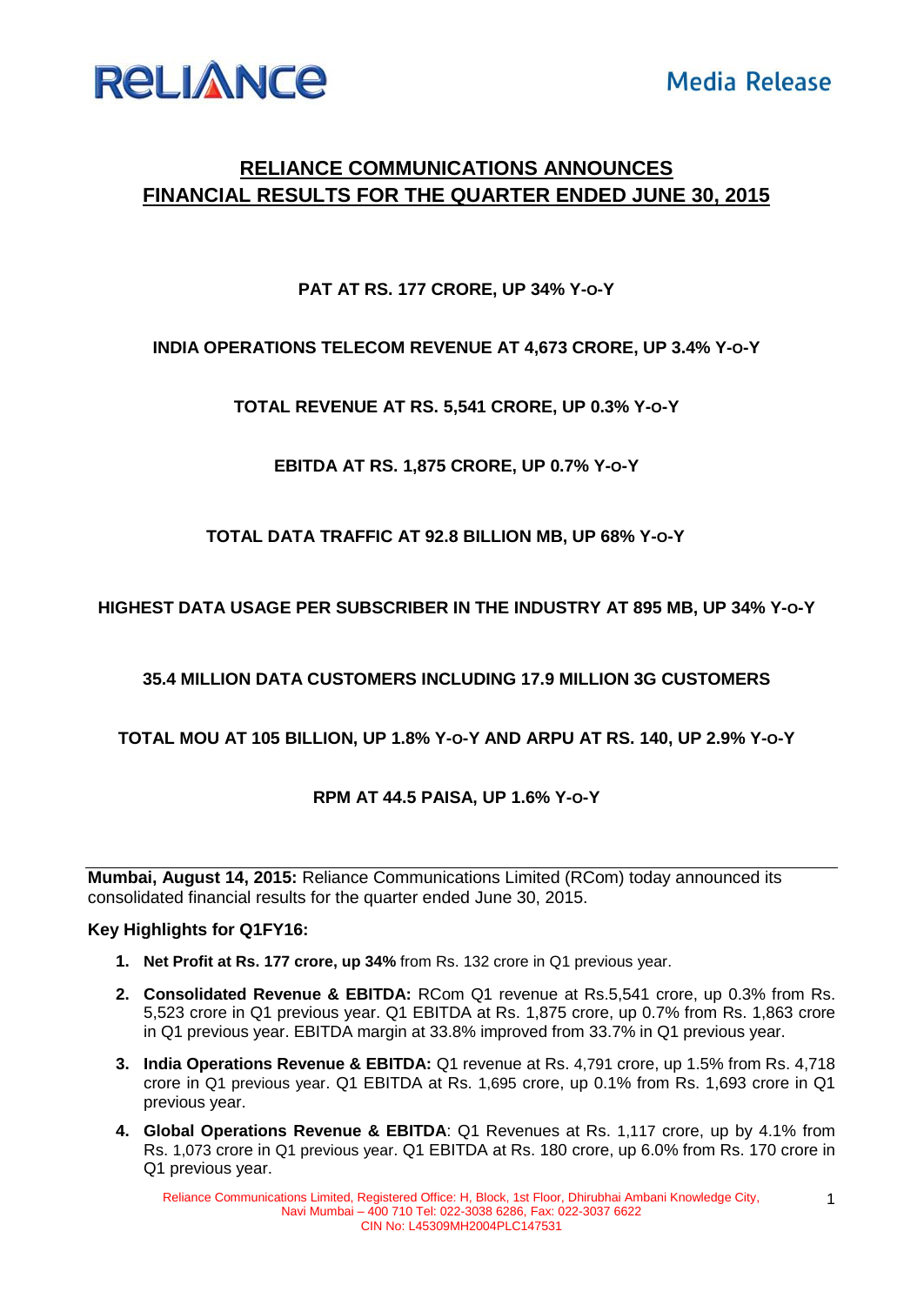

- **5. Key Performance Indicators (KPIs):** 
	- **a. RPM:** RPM at 44.5 paisa, up 1.6% Y-o-Y
	- **b. MOU:** Total MOU at 105 billion, up 1.8% Y-o-Y
	- **c. ARPU:** ARPU at Rs.140, up 2.9% Y-o-Y
	- **d. Data Customers:** The total data customer base has grown 23.8% Y-o-Y to 35.4 million including 17.9 million 3G customers in Q1.
	- **e. Data Traffic:** The total data traffic at 92.8 billion MB, up 68% Y-o-Y. The traffic has increased due to increase in data subscribers and higher data usage per customer.

#### **6. Key Developments:**

- **a. Launch of Freepaid- Unlimited Local, STD and Roaming:** RCom launched unique proposition giving unlimited calls free – to any local and STD Reliance number from home circle and also during national roaming. Calls made to any landline (Local and STD) are also free from both home and roaming location. Unlimited on-net and landline is coupled with free daily entitlement of 30 min for all off net calls. Incoming calls during roaming are also free. The multi dimensional benefits packed into single recharge giving free on-net and landline calls with free incoming roaming and free off-net minutes make it a very compelling proposition for a power user and make prepaid into Freepaid. The Pack is available in monthly, weekly and daily variants.
- **b. RCom launched Next Gen Content & Cloud Delivery Network in Five Cities across India**: RCom launched Cloud  $X^{\circledast}$ , its content and cloud eco-system, across its network in Delhi, Mumbai, Chennai, Bangalore and Hyderabad. Cloud X® is designed to access and deliver infrastructure and off-site storage across multiple public clouds including its own, and to allow customers to deploy complex multi-tiered enterprise applications directly on to enterprise networks, in a user-friendly, fast and simple manner. The Cloud  $X^{\circledast}$  platform supports network transparency and cloud orchestration, allowing the movement of virtual machines and data between the various public and private clouds in the Cloud  $X^{\circledast}$  eco-system.
- **c. Launch of Wi-Pod Mini – Portable Wi-Fi device offering 14.7 Mbps speeds:** RCom launched the Wi-Pod Mini,a portable Wi-Fi device that can be used to create a hotspot to connect multiple devices like smartphones, laptops etc to the internet anytime, anywhere. The device can connect upto 6 users and offers consistent speeds upto 14.7 Mbps on Pro 3 technology. Its inbuilt rechargeable battery helps you stay connected to the Internet for minimum 8 hours while on the move.
- **d. MyStore \*129#: Customer and Retailer:** RCom had launched the MyStore \*129# portal, a OneStop Mall for subscribers to choose single/multiple pack from the list and enjoy calls at best rates, get higher talktime, higher data benefits along with personalized offerings for each subs under special offers. This portal was enhanced and extended to retailers wherein it provides varied additional commission to retailers who view the segmented offer for a customer and recharge after viewing. This would drive retailer engagement on the portal and towards RCom and drive the segmented offer for the customer designed for his ARPU upgrade.
- **e. Launch of e shop seller Module for all channel partners:** RCom launched the seller module for all smartphone outlets which is a surrogate for keeping physical inventory of multiple SKU's at the counter. Rather than building up smartphone inventory the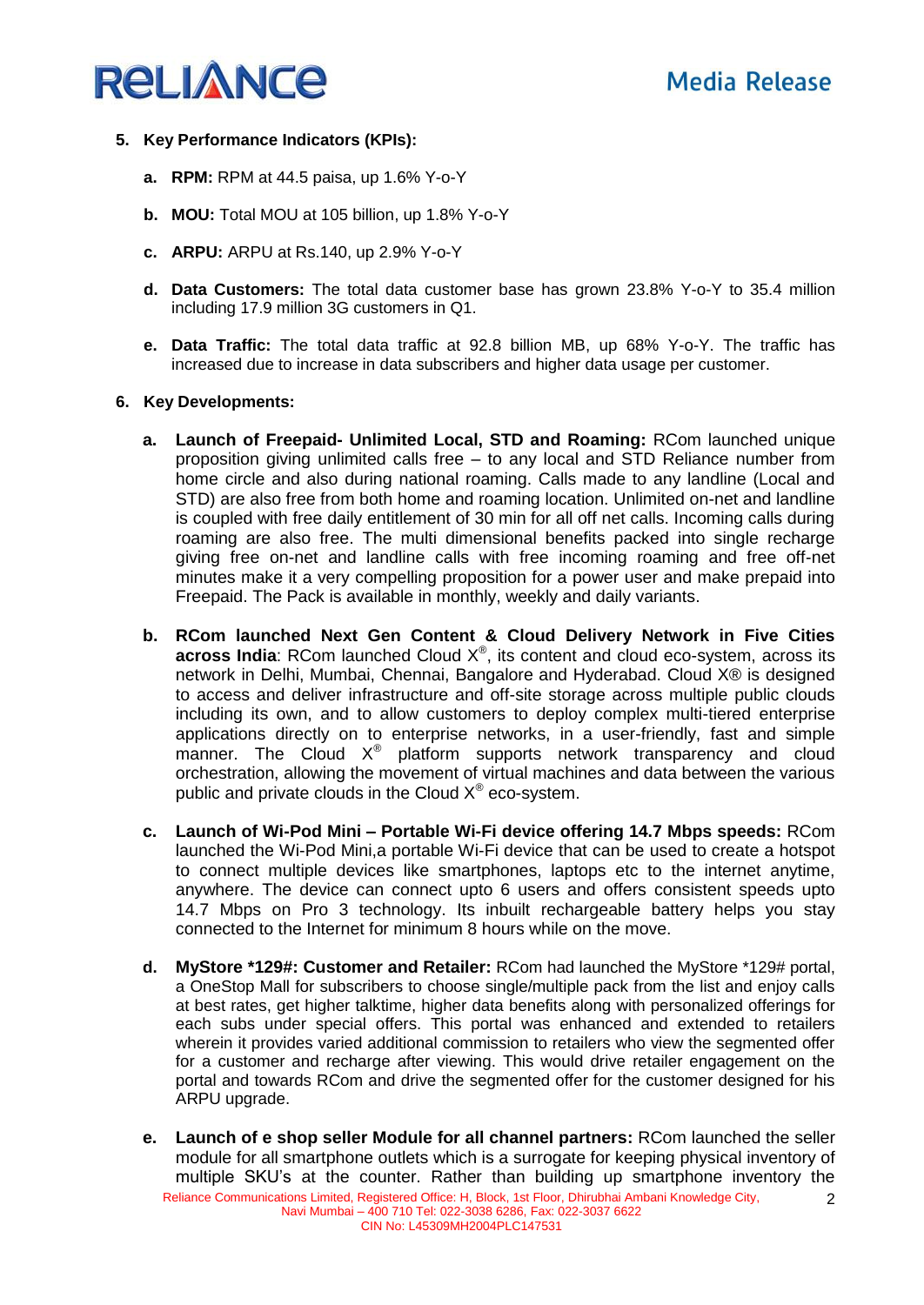



retailer can use the portal to sell any smartphone of customer's choice which will delivered and fulfilled by the seller module partner. The advantages of this portal is –

- 1. Availability of multiple smartphone options for the customers
- 2. No physical inventories
- 3. Smartphone margins and commissions for channel partners for every sale
- 4. Option to buy smartphones on EMI through the multiple EMI options

#### **7. Major Rewards & Recognition during the quarter:**

- **AC Nielson's Corporate Image Monitor (CIM) – RCom in Top 10:** RCom was among the top 10 most reputed companies in India according to the Nielsen CIM 2014-15 survey. Some of the parameters for the study included transparency, trust, demonstration of vision and leadership, perceptions of Company product and services, financial performance, workplace environment.
- **Economic Times India's Most Exciting Brands – Reliance in Top 14:** Reliance ranked 14th among the top 20 most exciting brands 2015 according to Nielsen's survey exclusively for Brand Equity shows. The survey provides a great insight into the brands and categories that youth (teens and twenty+) find exciting.
- **Telecom Leadership Award 2015:** RCom was awarded Telecom Leadership Award 2015 CIO of the Year award from CyberMedia (Voice&Data) Group. The award was given in acknowledgement for being a Catalyst of Change, Out-of-box Solutions, contribution in International Telco landscape and Innovative Strategies in managing with agility Premier Telco's IT.
- **Dataquest Business Technology Award 2015:** RCom was awarded by Dataquest for innovative implementation in BigData Predictive Analysis and Campaign Management.
- **Global Business CIOs 2015:** RCom CIO was awarded by iCMG Forum for the new way of thinking and effective decision making in business scenario
- **CIO Power List 2015:** RCom CIO was placed in "CIO POWER LIST 2015" by Centre for Recognition & Excellence for being one of the most powerful & influential CIOs of 2015.

### **About Reliance Communications**

Reliance Communications Limited founded by the late Shri Dhirubhai H Ambani (1932-2002) is the flagship company of the Reliance Group. The Reliance Group had a net worth in excess of Rs. 93,500 crore (US\$ 15.0 billion), cash flows of Rs. 10,200 crore (US\$ 1.6 billion), net profit of Rs. 4,500 crore (US\$ 0.7 billion).

Reliance Communications is India's foremost and truly integrated telecommunications service provider. The Company has a customer base of over 118 million including over 2.6 million individual overseas retail customers. Reliance Communications corporate clientele includes over 39,000 Indian and multinational corporations including small and medium enterprises and over 290 global, regional and domestic carriers.

Reliance Communications has established a pan-India, next generation, integrated (wireless and wireline), convergent (voice, data and video) digital network that is capable of supporting best-of-class services spanning the entire communications value chain, covering over 21,000 cities and towns and over 400,000 villages. Reliance Communications owns and operates the world's largest next generation IP enabled connectivity infrastructure, comprising over 280,000 kilometers of fibre optic cable systems in India, USA, Europe, Middle East and the Asia-Pacific region.